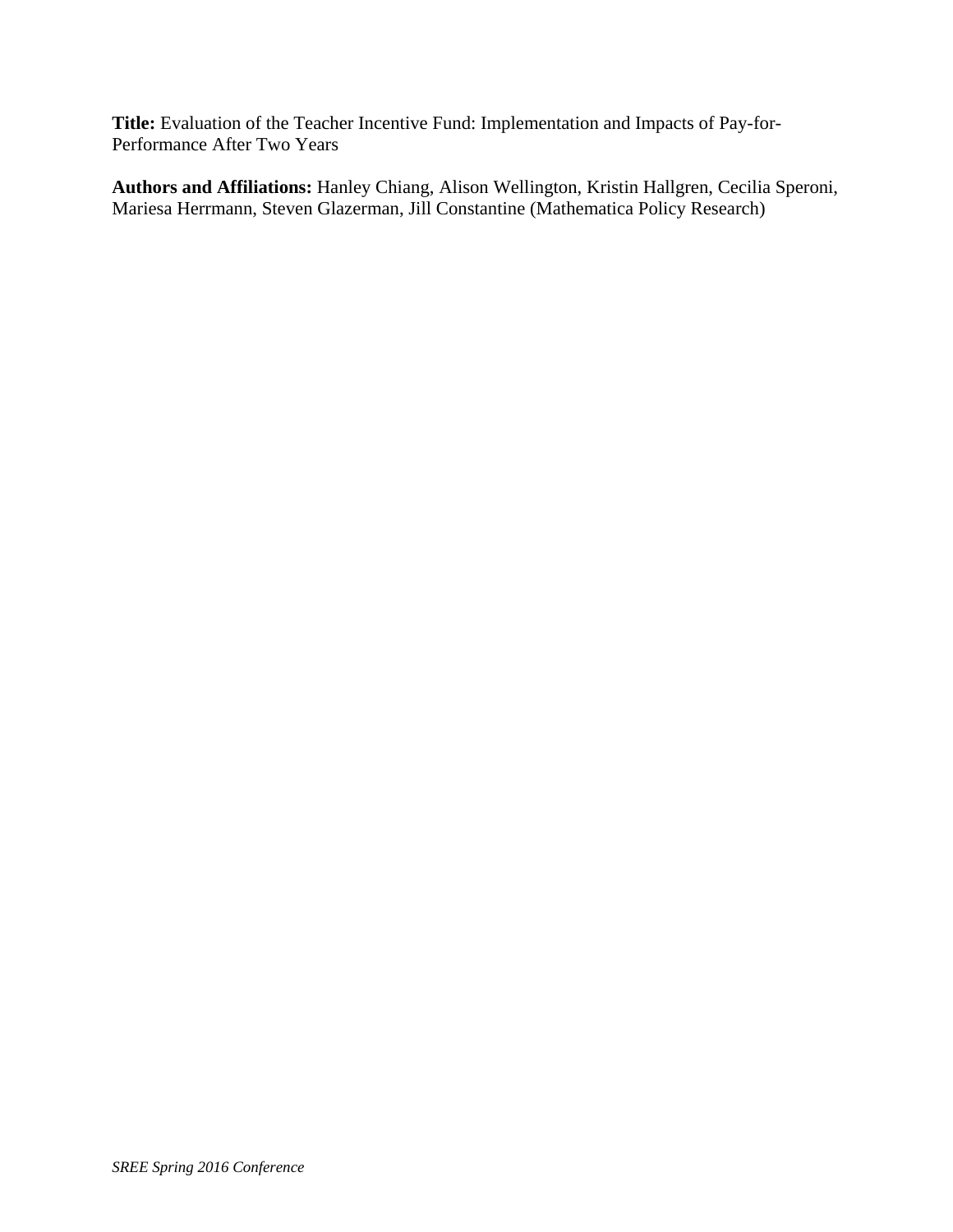#### **Abstract Body**

**Background:** Recent efforts to attract and retain effective educators and to improve teaching practices have focused on reforming evaluation and compensation systems for teachers and principals. In 2006, Congress established the Teacher Incentive Fund (TIF), which provides grants to support performance-based compensation systems for teachers and principals in highneed schools. This study focuses on performance-based compensation systems that were established under TIF grants awarded in 2010. The 2010 TIF grants were designed to create comprehensive performance-based compensation systems that could provide (1) incentives for educators to become more effective in improving student achievement in high-need schools, and (2) support for educators to improve their performance.

This is the second of four planned reports from a multiyear study for the U.S. Department of Education. It examines 2010 TIF grantees' programs and implementation experiences and the impacts of pay-for-performance bonuses on educator effectiveness and student achievement after the first (2011–2012) and the second (2012–2013) year of TIF implementation.<sup>1</sup>

**Purpose of the Study:** This study describes the TIF implementation in all 2010 TIF districts and analyzes, in greater detail, the implementation and impacts of pay-for-performance for the subset of districts participating in the random assignment evaluation (evaluation districts).

The study focuses on the following 4 research questions:

- 1. What are the characteristics of all TIF districts and their performance-based compensation systems? What implementation experiences and challenges did TIF districts encounter?
- 2. How do teachers and principals in schools that did or did not offer pay-forperformance bonuses compare on key dimensions, including their understanding of TIF program features, exposure to TIF activities, allocation of time, and attitudes toward teaching and the TIF program?
- 3. How do pay-for-performance bonuses affect educator effectiveness and the retention and recruitment of high-performing educators?
- 4. What is the impact of pay-for-performance bonuses on students' achievement on state assessments in math and reading?

**Setting:** The study provides an overview of TIF implementation in 2012-2013 by all 2010 TIF grantees and an in-depth analyses of TIF implementation and effects of pay-for-performance on educator and student outcomes based on the subset of 10 districts in 7 states that are participating in a random assignment evaluation and completed two years of TIF implementation, the 2011– 2012 and 2012–2013 school years.

**Participants:** The analysis of all TIF districts in based on a total 155 TIF districts who responded to the 2013 district survey (response rate of 95 percent). The in-depth analysis of the 10 evaluation districts is based on surveys to districts and to educators in 132 schools, conducted during their first and second years of TIF implementation. All 10 evaluation districts responded to the district survey in both years. A total of 795 teachers and 129 principals are included in the analysis of survey data in Year 1 and 904 teachers and 125 principals in Year 2. (The response rate for the principal survey was 98 percent in Year 1 (2012 survey) and 95 percent in Year 2

 <sup>1</sup> Full study is available at: http://ies.ed.gov/ncee/pubs/20154020/index.asp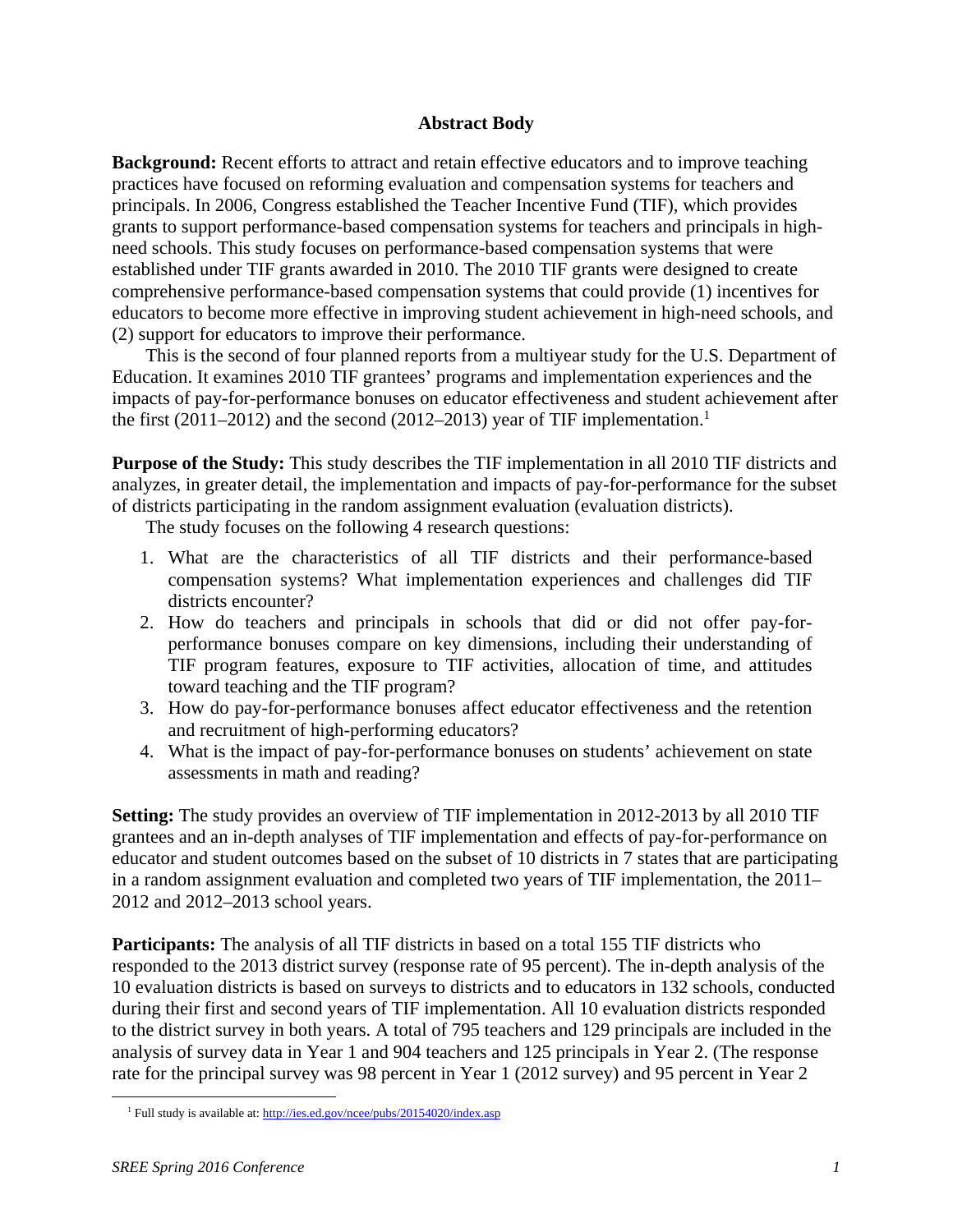(2013 survey), and for the teacher survey was 92 percent in both years.) Analyses of impacts of performance-pay-bonuses on educator and student outcomes are based on the 132 schools within the 10 evaluation districts and use district administrative records for over 4,300 teachers and 40,000 students in each year.

**Program:** The 2010 TIF grant application notice included two competitions: a main competition and an evaluation competition. All applicants were required to include four program components: i) measures of educator effectiveness that included student achievement growth and observations of practice; ii) pay-for-performance bonuses designed to incentivize and reward educators *solely* for being effective; iii) extra pay for educators to take on additional roles or responsibilities such as becoming a master or mentor teacher; and iv**)** professional development to inform teachers about the performance measures and to provide support for improvement based on individual performance measures.

The 2010 TIF applicants that applied to the evaluation competition (the evaluation districts) were eligible for additional funding and more intensive implementation support in exchange for participating in a random assignment study of the pay-for-performance component of TIF. Evaluation grantees also received more specific guidance about how to structure pay-forperformance bonuses. They received examples of pay-for-performance bonuses that were *substantial* (with an average bonus worth 5 percent of the average educator's salary), *differentiated* (with at least some educators expecting to receive a bonus worth three times the average payout), and *challenging* to earn (with only those performing significantly better than average receiving bonuses). Although applicants had discretion over the proposed structure of the pay-for-performance bonus, these examples provided additional guidance to evaluation grant applicants and might have influenced how they designed their performance-based compensation systems.

**Research Design:** This study used an experimental study design to assess the impacts of payfor-performance on educator and student outcomes. Before random assignment, evaluation districts chose which schools to include in the evaluation. Because a primary objective of the study was to measure the impact of pay-for-performance on student achievement on state assessments in high-need schools, every participating school had to have (1) at least half of its students receiving free or reduced-price lunch and (2) at least one grade level tested by state assessments (3rd to 8th grade). Mathematica Policy Research then conducted the random assignment of schools.

Elementary and middle schools within the evaluation districts were assigned randomly to treatment and control groups using a matched-pair randomization approach designed to maximize the balance between the two groups on observable characteristics.. As shown in figure 1, treatment and control schools were expected to implement the same required components of the district's TIF performance-based compensation system described before, except for the payfor-performance bonus component. As a result, the study measured the impact of pay-forperformance bonuses implemented within the context of broader performance-based compensation systems. The study was not designed to measure the impact of implementing a TIF grant or the multiple components of a performance-based compensation system.

#### (Insert figure 1)

Treatment and control groups were expected to differ only in the opportunity for educators to receive pay-for-performance bonuses. Teachers and principals in treatment schools were eligible to earn a pay-for-performance bonus; teachers and principals in control schools received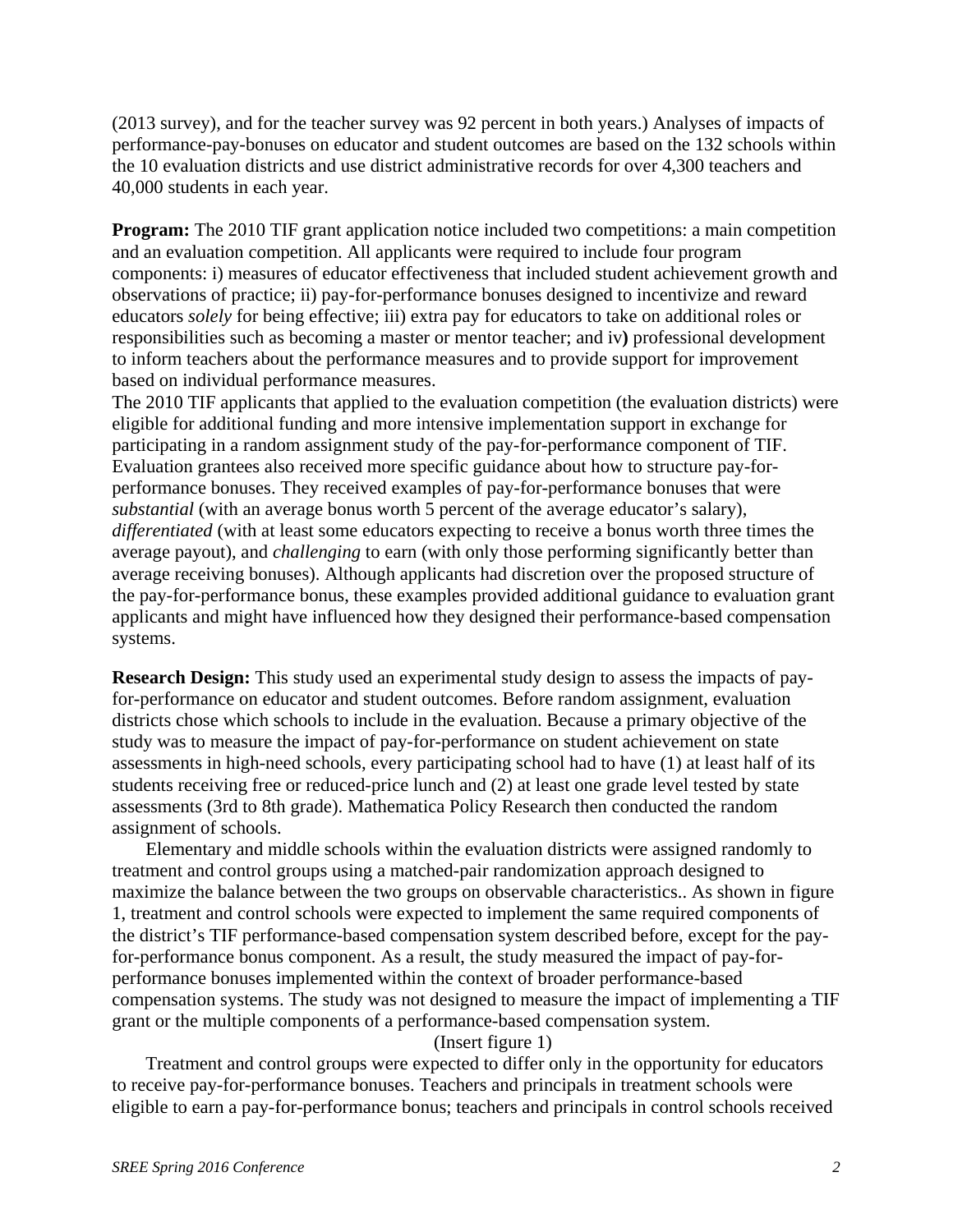an automatic bonus worth approximately 1 percent of their annual salary. The 1 percent bonus ensured that all educators in evaluation schools received some benefit from participating in the study: either the opportunity to earn a pay-for-performance bonus or the automatic bonus. Therefore, the impact of pay-for-performance estimated in this study potentially reflected two key differences between treatment and control schools: (1) bonuses in treatment schools were differentiated based on performance; and (2) bonuses in treatment schools were larger, on average, than in control schools.

**Data Collection:** Data for this report came from multiple sources. These sources included district surveys (administered to all 2010 TIF districts), surveys of principals and a sample of teachers in the 132 study schools within the 10 evaluation districts, and administrative data from the evaluation districts on educators' job assignments, performance ratings, and performance bonus awards, as well as student achievement scores on state assessments in math and reading (grades 3 through 8). These data sources enabled us to examine implementation broadly in all TIF districts and, within evaluation districts, to report on more detailed aspects of implementation and the impacts of pay-for-performance on educator and student outcomes.

**Data analysis:** Within the evaluation districts, we assessed the impacts of pay-for-performance on several educator and student outcomes, including educators' attitudes and behaviors (measured by survey responses), educator effectiveness (measured by performance ratings that educators received from their districts), and student achievement (measured by scores on state assessments in math and reading). Because schools were randomly assigned to offer pay-forperformance bonuses, differences in outcomes between the groups can be attributed to the impact of pay-for-performance. We estimated these impacts using a linear regression that accounted for the random assignment design—in particular, the assignment of schools rather than individuals to the treatment and control groups, as well as the pairing of schools before random assignment. To improve precision, regressions also controlled for pre-implementation school averages of student characteristics. We estimated regressions separately by year and used weights for educators' or students' data to give each school equal weight, so that the estimates reflected the impact of pay-for-performance on an average study school after one and two years of TIF implementation. We present the average outcomes for the treatment group as regression-adjusted means. That is, we present the raw (unadjusted) average outcomes for the control group, and we compute the regression-adjusted treatment group mean as the sum of the control group mean and the estimated impact.

**Findings:** The study found that among all 2010 TIF districts,

 **Full implementation of TIF continued to be a challenge, although districts' implementation from the first to the second year improved somewhat.** Although 90 percent of all TIF districts in 2012–2013 reported implementing at least 3 of the 4 required components for teachers, only about one-half (52 percent) reported implementing all four. This was a slight improvement from the first year of implementation, when 85 percent of districts reported implementing at least 3 of the 4 required components and 46 percent reported implementing them all.

For the 10 evaluation districts that completed two years of TIF implementation (the 2011–2012 and 2012–2013 school years), the key findings include the following: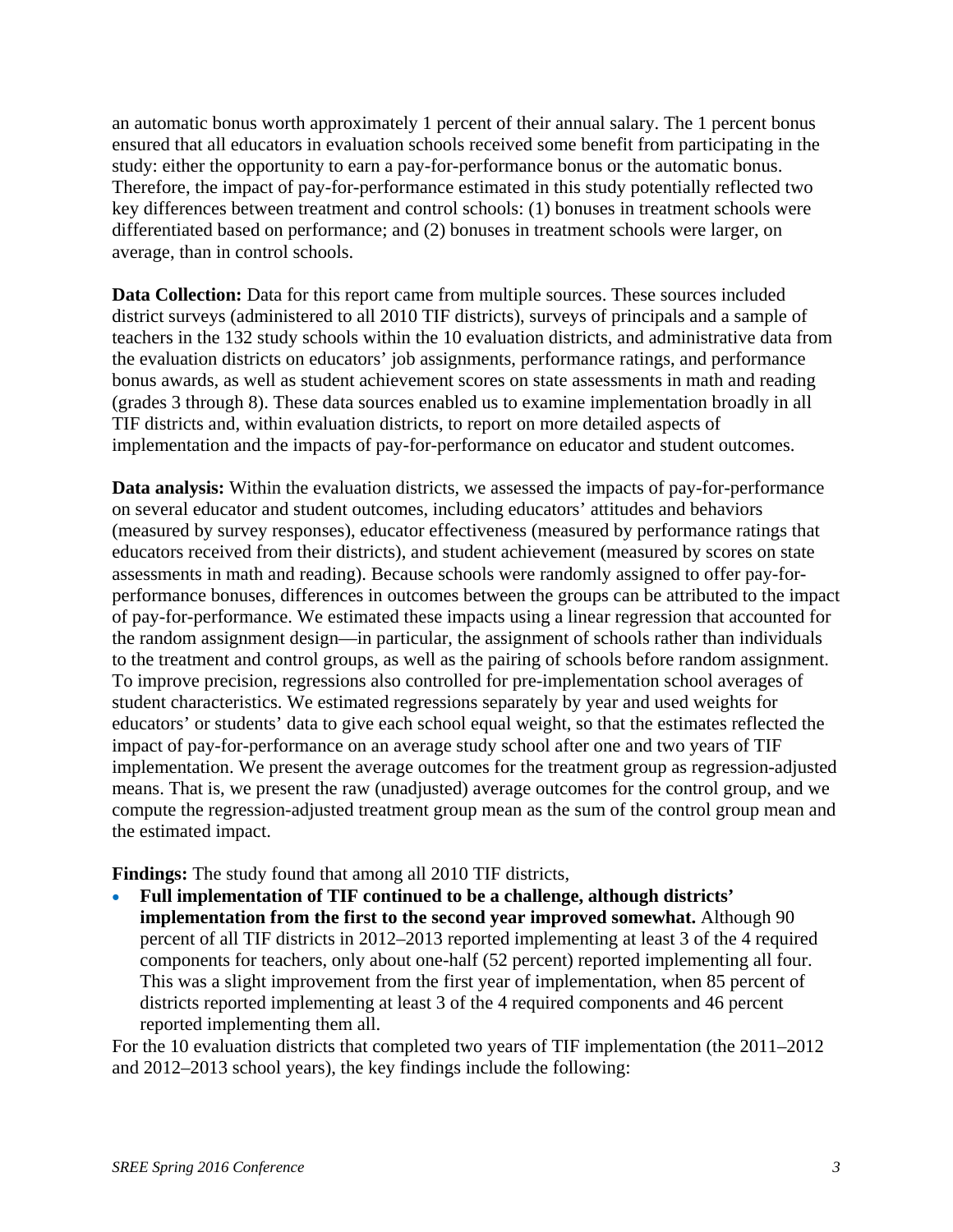- **Few evaluation districts structured pay-for-performance bonuses to align well with TIF grant guidance.** Overall, the bonuses were not very substantial or challenging to earn in these districts. The average teacher bonus was about \$1,800 (equal to 4% of average teacher salary, less than the 5% recommended in the grant for substantial bonuses). Each year, more than 60% of teachers in the schools that offered pay-for-performance bonuses received one. However, the bonuses were differentiated, based on the Department's guidance. The highestperforming teachers received a bonus of about \$7,000, more than 3 times the average bonus (Figure 2). (Insert Figure 2)
- **Educators' understanding of key program components improved from the first to the second year, but many teachers still misunderstood whether they were eligible for performance bonuses or the amount they could earn.** In schools that offered pay-forperformance bonuses, teachers' and principals' understanding of their eligibility for performance bonuses improved substantially (from 49 to 62 percent for teachers and 55 to 90 percent for principals, Figure 3). However, this also means that 38 percent of teachers in the second year still did not understand that they were eligible for a bonus. Teachers also continued to underestimate how much they could earn from performance bonuses, reporting a maximum bonus that was only two-fifths the size of the actual maximum bonuses awarded. (Insert Figure 3)
- **Pay-for-performance had small, positive impacts on students' reading achievement; impacts on students' math achievement were not statistically significant but similar in magnitude.** Students in treatment schools scored 0.03 standard deviations higher on reading assessments in Years 1 and 2 than students in control schools (Table 1). This difference is equivalent to 1 percentile point of achievement and a gain of about three additional weeks of learning. In math, differences in student achievement between treatment and control schools were also positive and similar in magnitude as those in reading, but not statistically significant. (Insert Table 1)

**Conclusions:** A primary objective of TIF grants is to raise student achievement in high-need schools. Based on the experiences of ten districts that participated in the national evaluation and completed two years of program implementation, the pay-for-performance component of TIF made a small contribution toward achieving this objective. Pay-for-performance bonuses generated slightly higher student reading achievement, and gains in math were similar in magnitude but not statistically significant.

The driving principle behind TIF is that increasing educator effectiveness is the key to raising student achievement and pay-for-performance bonuses are one way to increase educator effectiveness. We confirmed that the positive impact of pay-for-performance on student achievement was also reflected in positive impacts on educator effectiveness, as measured by the effectiveness ratings that educators received from their districts. Increases in educator effectiveness could have occurred either because teachers and principals improved their own effectiveness or because staffing changes resulted in more effective educators choosing to work at schools with pay-for-performance. We found little evidence for changes in staffing among teachers. Among principals, we found some evidence that pay-for-performance caused more high performers to stay at their schools and more low performers to leave their schools after the first year of TIF implementation.

Evidence from future years will provide more clarity on whether, over a longer period, the impacts of pay-for-performance evolve as educators continue accumulating more understanding of and experience with this program.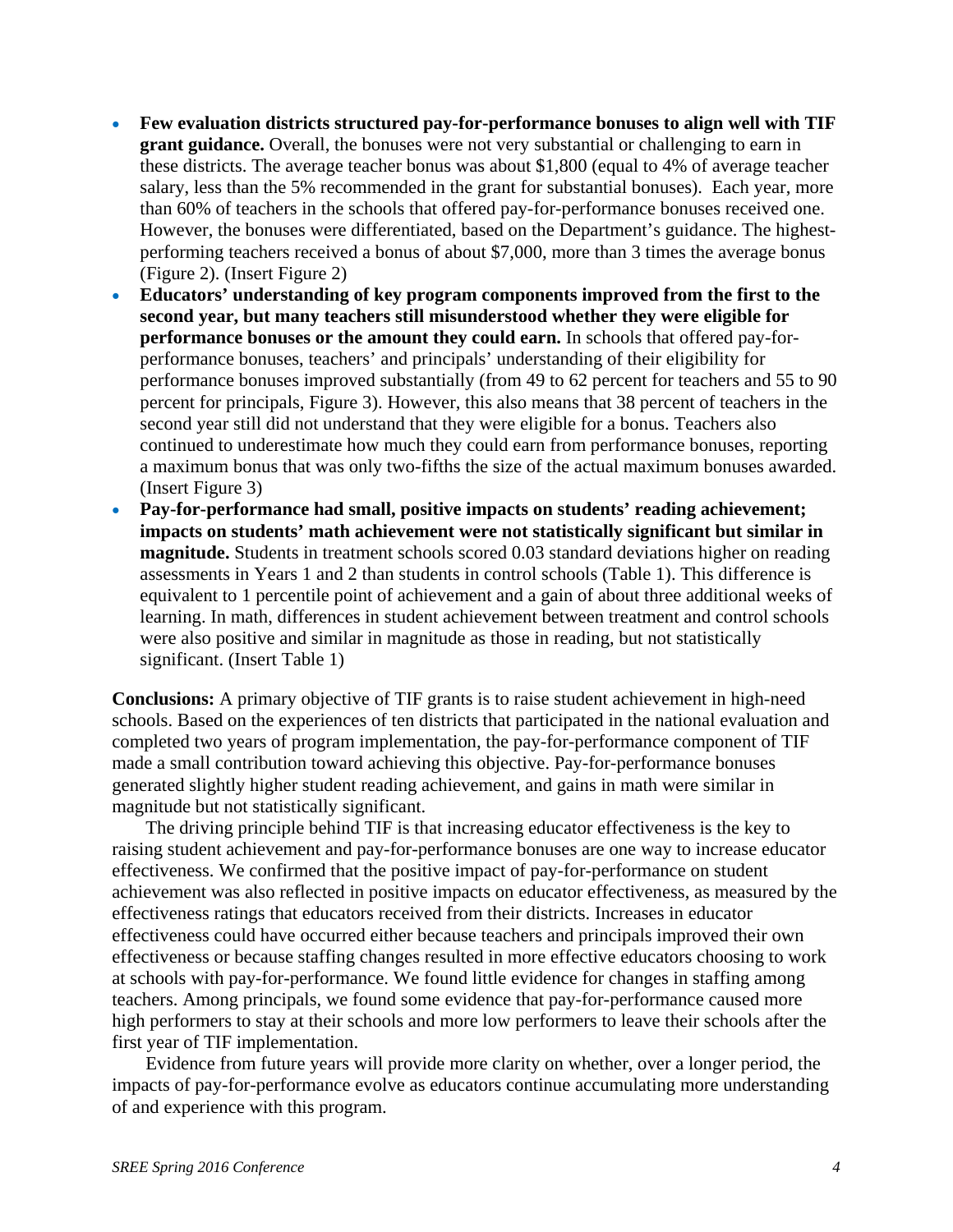# **Appendices**

## **Appendix A. References**

n/a

## **Appendix B. Tables and Figures**

**Figure I. Random Assignment Design** 

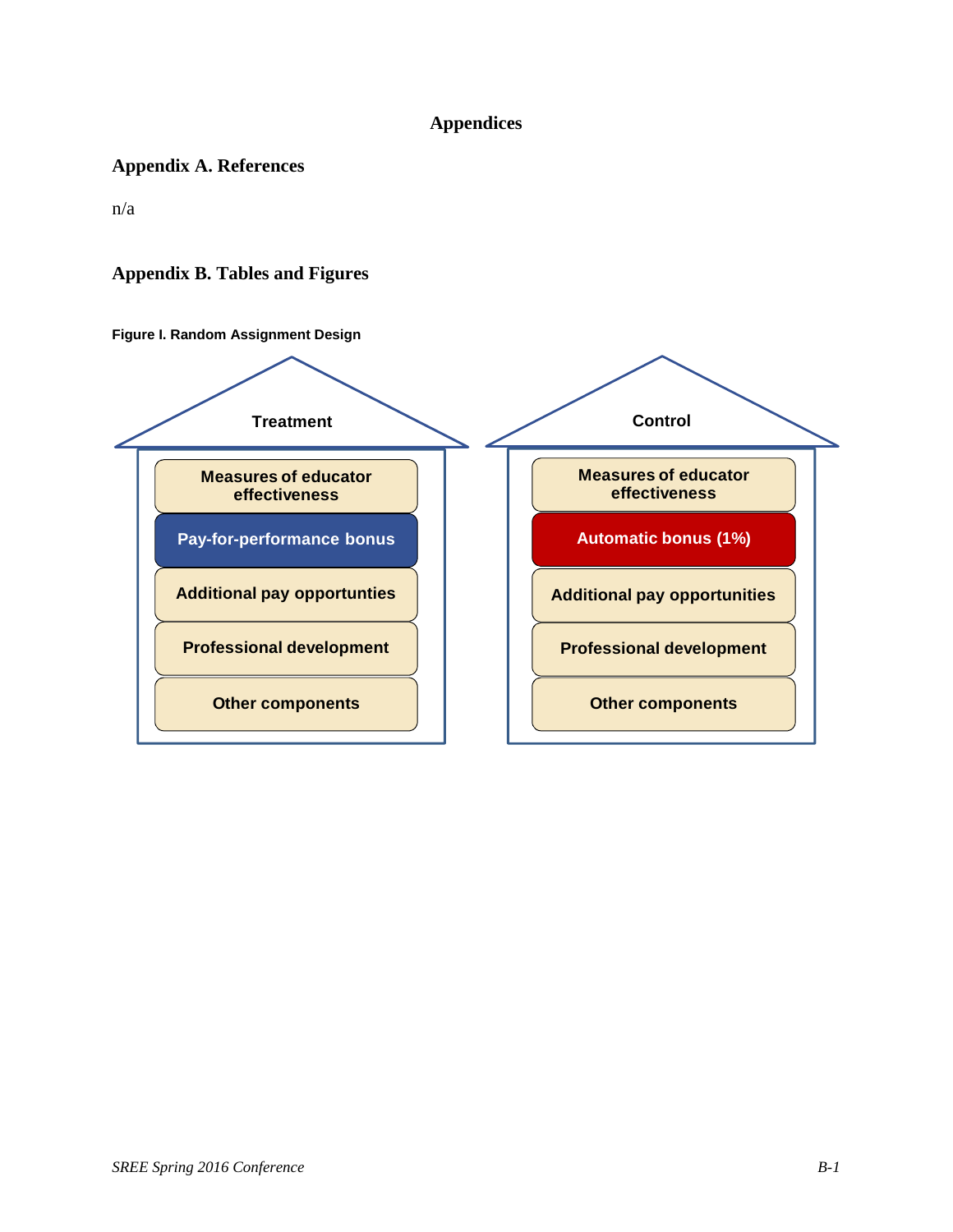



Source: District administrative data ( $N = 2,189$  teachers in Year 1;  $N = 2,207$  teachers in Year 2).

Figure reads: In Year 2, on average across the evaluation districts, the minimum pay-for-performance bonus for teachers was \$0, the average pay-for-performance bonus for teachers was \$1,760, and the maximum pay-for-performance bonus for teachers was \$6,894.







+Difference between 2011–2012 and 2012–2013 is statistically significant at the .05 level, two-tailed test.

Figure reads: Among teachers in schools with pay-for-performance, 49 and 62 percent reported being eligible for a pay-for-performance bonus in Year 1 and Year 2, respectively.